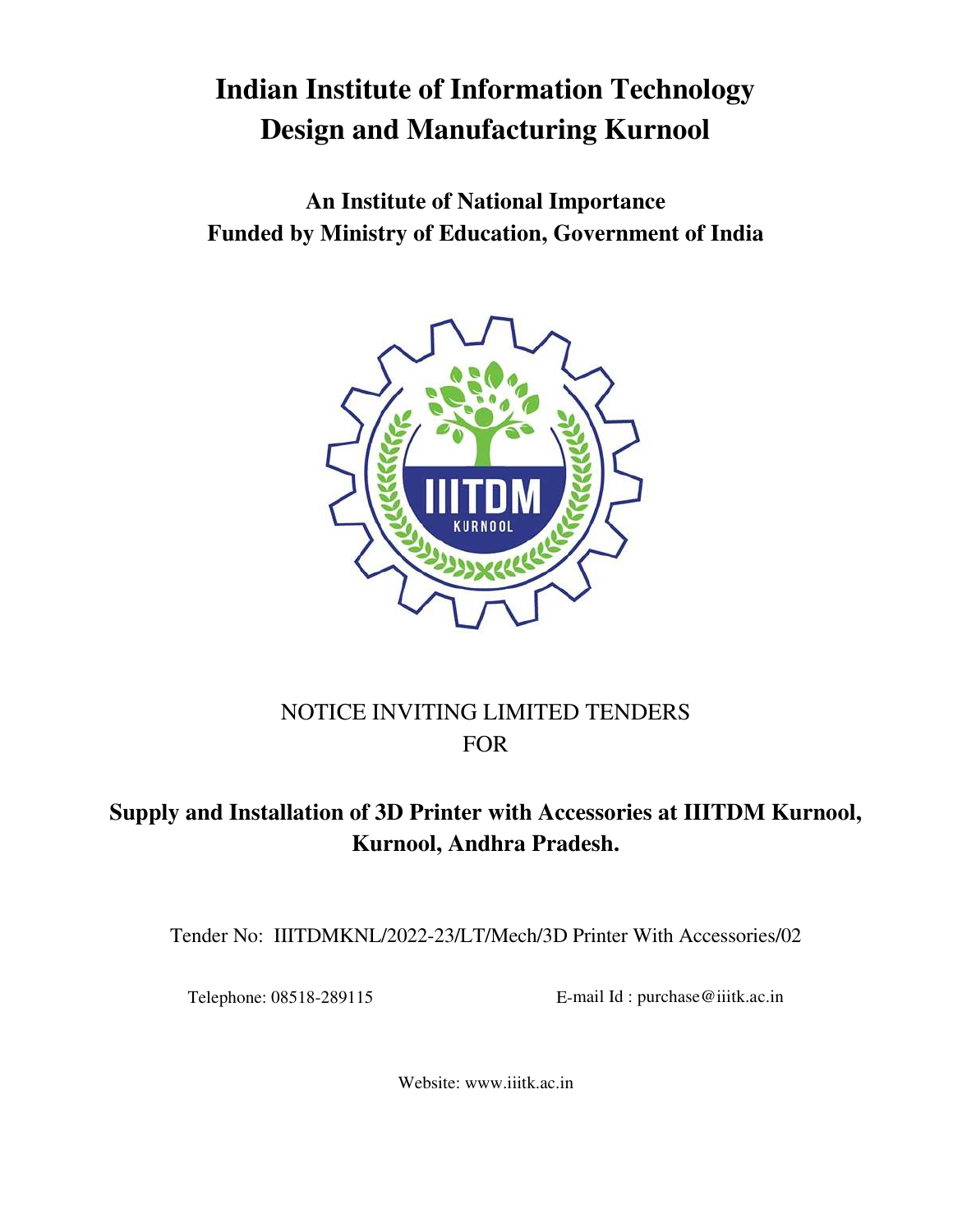## **DISCLAIMER**

- 1.The information contained in this Tender document or subsequently provided to Tenderers, whether in the document or verbal or any other form by or on behalf of Indian Institute of Information Technology Design and Manufacturing Kurnool (IIITDM Kurnool) by any of its employees or advisors, is provided to Tenderers on the terms and conditions set out in this Tender document and such other terms and conditions subject to which such information is provided.
- 2.The purpose of this Tender document is to provide interested parties with information that may be useful to them in eliciting their proposals according to this Tender document. This Tender document may not be appropriate for all persons, and it is not possible for the Institute, its employees or advisors to consider the investment objectives, financial situation and particular needs of each party who reads or uses this Tender document.
- 3.This Tender document includes statements, which reflect various assumptions and assessments made by the Institute in relation to the Contract. Such assumptions, assessments and statements do not purport to contain all the information that each Tenderer may require.
- 4.The assumptions, assessments, statements and information contained in this Tender document, may not be complete, accurate, adequate or correct. Each Tenderer should, therefore, conduct his/her own investigations and analysis and should check the accuracy, adequacy, correctness, reliability and completeness of the assumptions, assessments, statements and information contained in this Tender document and obtain independent advice from appropriate sources.
- 5.Information provided in this document to the Tenderer(s) is on a wide range of matters, some of which depend upon the interpretation of the law. The information given is not an exhaustive account of statutory requirements and should not be regarded as a complete or authoritative statement of law. The Institute accepts no responsibility for the accuracy or otherwise for any interpretation or opinion on law expressed herein.
- 6.The Institute, its employees and advisors make no representation or warranty and shall have no liability to any person, including any Applicant or Tenderer under any law, statute, rules or regulations or tort, principles of restitution or unjust enrichment or otherwise for any loss, damages, cost or expense which may arise from or be incurred or suffered on account of anything contained in this Tender document or otherwise, including the accuracy, adequacy, correctness, completeness or reliability of the Tender document and any assessment, assumption, statement or information contained therein or deemed to form part of this Tender document or arising in any way in this Tender Stage.
- 7. Institute reserves the right to reject any or all the tenders at any stage or accept them in part or reject the lowest tender without assigning any reason thereof and the decision of the Institute in this respect shall be final.

**Sd/- Sd/- Sd/- Sd/- Sd/- Sd/- Sd/- Sd/- Sd/- Sd/- Sd/- Sd/- Sd/- Sd/- Sd/- Sd/- Sd/- Sd/- Sd/- Sd/- Sd/- Sd/- Sd/- Sd/- Sd/- Sd/- Sd/- Sd/- Sd/- Sd/- Sd/- Sd/-**

**Registrar I/c**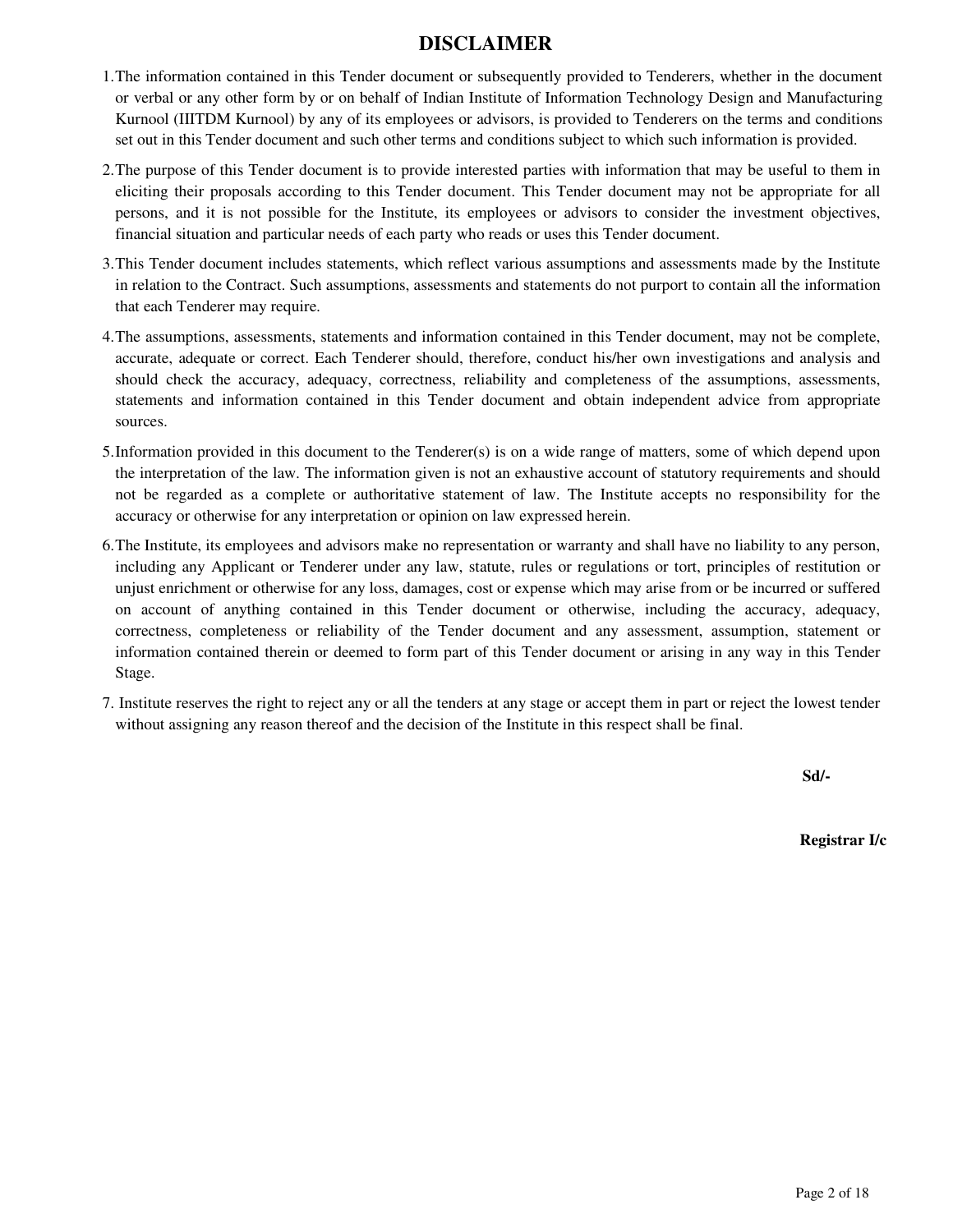#### **1. PREAMBLE**

#### **Tender No: IIITDMKNL/2022-23/LT/Mech/3D Printer with Accessories /02** Date: 19/05/2022

Indian Institute of Information Technology Design and Manufacturing Kurnool (IIITDM Kurnool) invites Limited Tenders from Registered Firms/ Agencies/ Contractors/ Suppliers for providing the Goods/Services at IIITDM KURNOOL, Kurnool, Andhra Pradesh, as specified in the following scope of Work.

1. **Scope of Work:** "*Supply and Installation of 3D Printer with Accessories at IIITDM Kurnool, Kurnool, Andhra Pradesh*<sup>"</sup> as per the terms & conditions outlined in this tender document.

**Tender Title:** *"Supply and Installation of 3D Printer with Accessories at IIITDM Kurnool, Kurnool, Andhra Pradesh***.**".

- 2.
- 3. The tender document can be downloaded from either Central Public Procurement (CPP) Portal http://eprocure.gov.in/eprocure/app or the Institute website www.iiitk.ac.in.
- 4. **As this tender is Limited Tender, the unsolicited bids will not be accepted.** However, the interested firms can register and bid in next round of tendering.
- 5. The tenders can either be dropped in the Tender Box in the Administrative Building of the Institute or sent by **Indian Speed Post / Registered Post only** to the address given below.

To: Registrar I/c, IIITDM Kurnool, Jagannathagattu, Dinnidevarapadu, Kurnool-518007. The Institute will not take any responsibility for postal delays.

6. The following are the critical timelines of this Tender:

| Sl. No. | <b>Particulars</b>                         | Date & Time |
|---------|--------------------------------------------|-------------|
|         | Date of Publication and Download of Tender | 19-05-2022  |
|         | <b>Bid submission Start Date</b>           | 19-05-2022  |
|         | Bid submission End Date & Time             | 13-06-2022  |
|         | Opening of Techno-Financial Bid            | 14-06-2022  |

7. Queries, if any, can be made through e-mail only to purchase @iiitk.ac.in on or before 01-June-2022. Queries received via any other mode shall not be entertained. The queries should only be sent in the following format on the official letterhead of the company.

| S. No | Page No (tender Ref) | <b>Clause (Tender Ref)</b> | <b>Description (Tender Ref)</b> | Ouerv |
|-------|----------------------|----------------------------|---------------------------------|-------|
|       |                      |                            |                                 |       |

- 8. If there is any addendum/corrigendum related to the Tender, it shall only be published on the Institute website. The Bidders are advised to check the Institute website regularly. No other mode of notice will be given.
- 9. The Bidders are requested to submit the bids after the issue of clarifications duly considering the changes made, if any. Bidders are totally responsible for incorporating/complying the changes/ amendments issued, if any, during a pre-bid meeting in their bid.
- 10. Bidders need to submit **self-attested** hard copies with relevant documents.
- 11. If the last date of receiving/opening of the bids coincides with a holiday, then the next working day shall be the receiving/opening date. Physical submission of financial bid only shall be considered.
- 12. **Payment Terms (After commencement of work):** 100% after delivery and acceptance by IIITDM Kurnool, on submission of Performance Guarantee.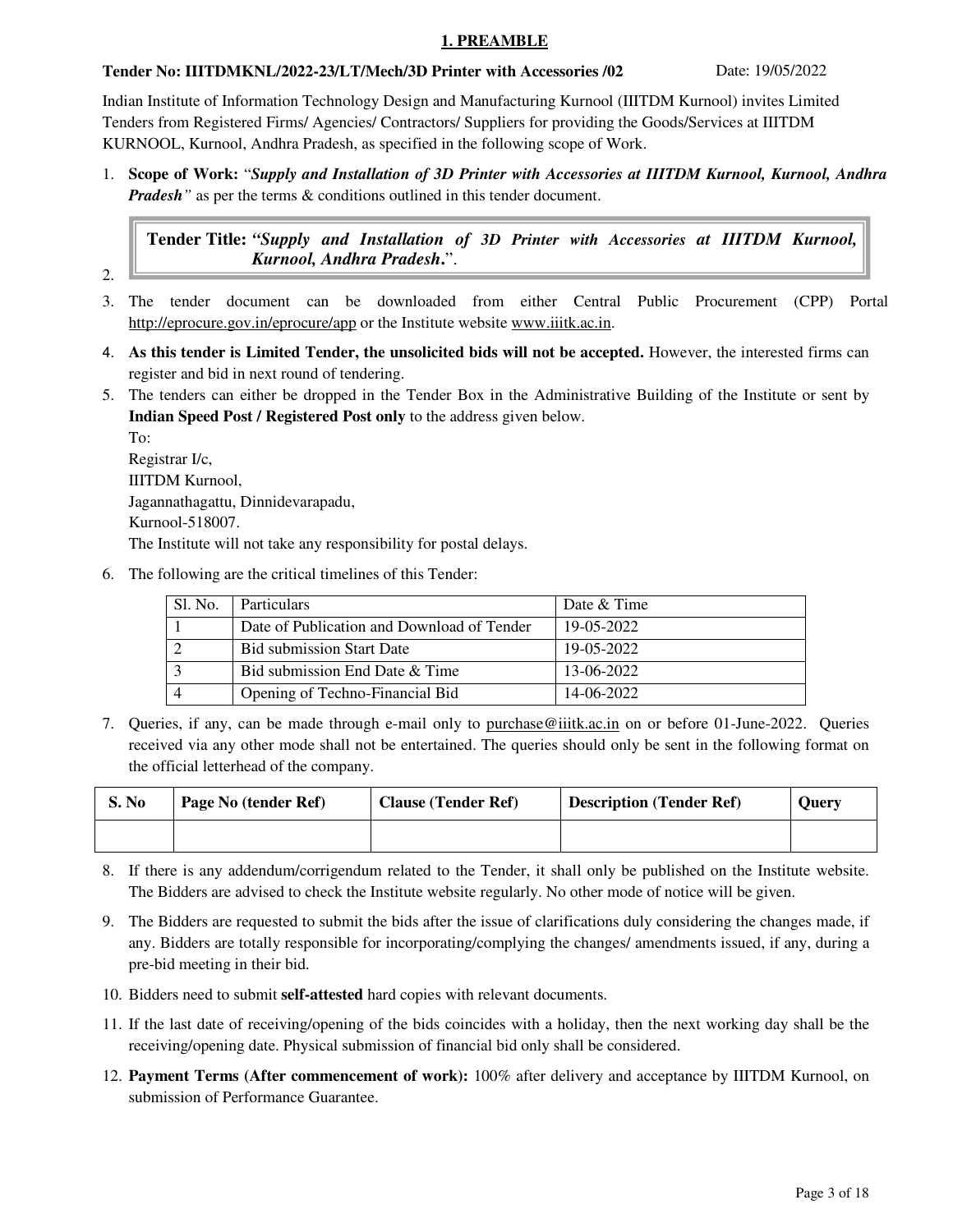## **2. TENDER PROCESSING FEE, EARNEST MONEY DEPOSIT (EMD) AND PERFORMANCE GUARANTEE**

1. The Bidders are required to pay (i) Tender processing fee and (ii) Earnest Money Deposit (EMD) as specified below in the form of DD/ Banker's Cheque, drawn from any nationalized bank in favour of "The Director, IIITDM Kurnool, Kurnool, Andhra Pradesh", payable at SBI, Nandyal Road Branch, Kurnool- IFSC Code SBIN0021660.

|              | <b>Tender Processing Fees</b> | <b>Earnest Money Deposit</b>   | <b>Performance</b>      |
|--------------|-------------------------------|--------------------------------|-------------------------|
|              | (Non-Refundable)              | (EMD) (Refundable)             | Guarantee               |
| Amount       | Rs. 500/-                     | Rs.13,000/-                    | 3\% on work order value |
|              |                               | With a validity period of 90   | Contract period +       |
| Validity     |                               | days beyond the opening of     | minimum 2 month         |
|              |                               | the Technical bid              |                         |
| MSMEs / NSIC |                               | <b>YES</b> (By Submitting Bid) |                         |
|              | NO.                           | Security Declaration as per    |                         |
| Exemption    |                               | $Annexure-V)$                  |                         |

- 2. Bids received without Tender processing fee and EMD shall be summarily rejected.
- **3.** The Successful Bidder shall furnish a **Performance Guarantee** (as per the template in **Annexure-VII**) in the form of Bank Guarantee from any nationalized bank within **a Week period of Letter of Award (LOA).** The validity period and amount of Performance Guarantee are specified in the previous table.
- **4.** EMD of Bidder shall be forfeited if the bidder withdraws or amends its bid or impairs or derogates from the bid in any respect within the period of validity of his/her bid.
- **5.** Further, if the successful Bidder fails to furnish the Performance Guarantee within the specified period, his/her EMD shall be forfeited.
- **6.** In case the Bidders / Successful Bidder(s) are found in breach of any condition(s) at any stage of the tender, EMD / Performance Guarantee shall be forfeited.
- **7.** In cases of 4, 5 and 6, apart from forfeiting EMD/Performance Guarantee, the Institute may initiate any penal action against the Bidder/successful Bidder, which the Competent Authority deems it to be fit.
- **8.** EMD will be returned to Unsuccessful Bidders without any interest whatsoever, after allotment of LOA.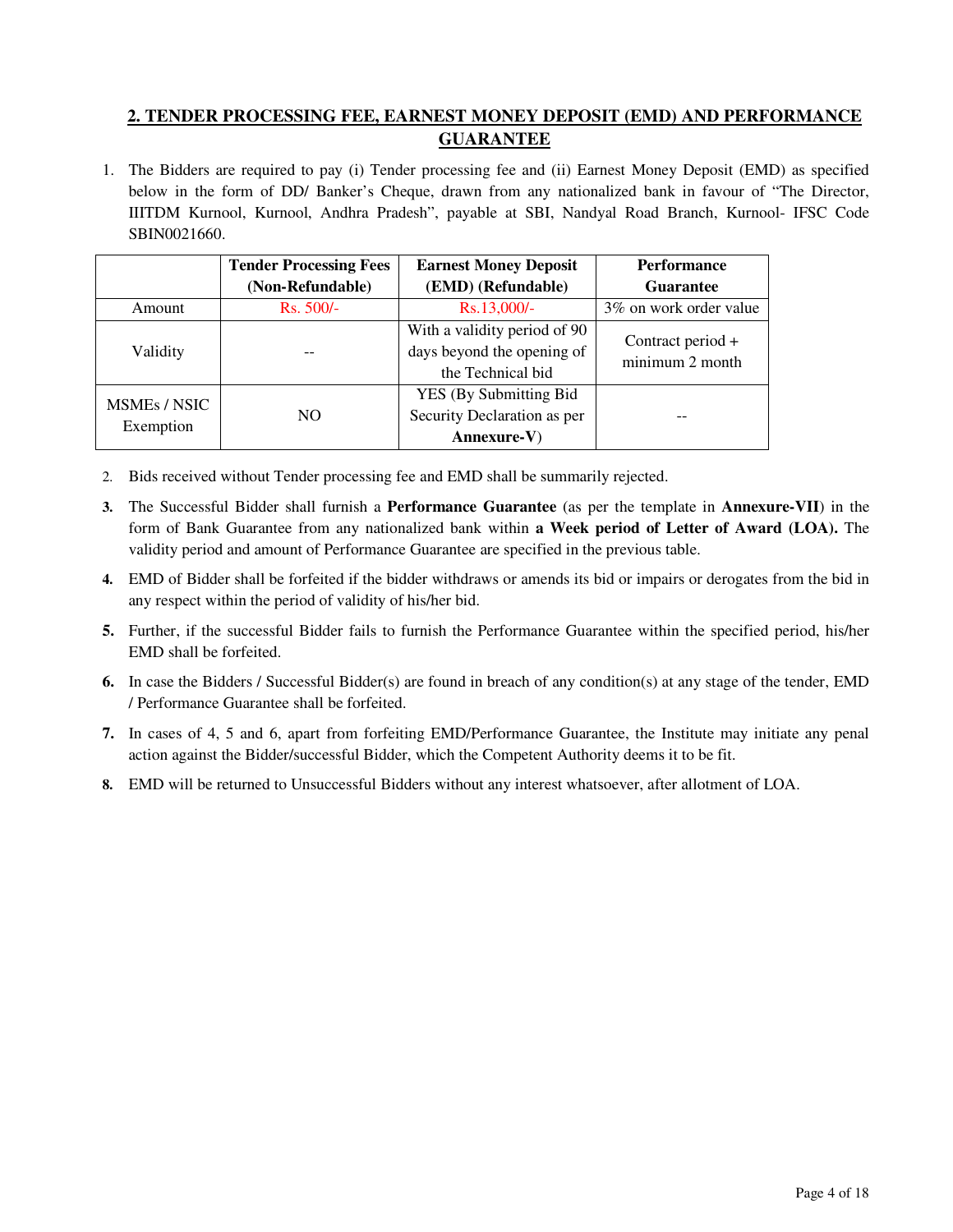## **3. METHOD OF SUBMISSION OF BIDS**

- 1. The bids should be filled in two bid formats (Technical Bid and Financial Bid) with all the required documents as enclosures in separate sealed covers.
- 2. There should be the main envelope, called a Master envelope, and four more envelopes, namely: Envelope-1, Envelope-2, Envalope-3 and Envelope-4.
	- a) Envelope-1: Superscribed as **"Tender processing Fees for 3D Printer with Accessories at IIITDM Kurnool, Kurnool, Andhra Pradesh".** The Demand Draft/Banker's Cheque towards Tender processing fee should be kept in this envelope and sealed.
	- b) Envelope-2: Superscribed as **"EMD for Supply and Installation of 3D Printer with Accessories at IIITDMKNL, Kurnool, Andhra Pradesh"**. The Demand Draft/Banker's Cheque / EMD exemption declaration **(Annexure-V)** towards EMD should be kept in this envelope and sealed.
	- c) Envelope-3: Superscribed as **"Technical Bid for Supply and Installation of 3D Printer with Accessories at IIITDMKNL, Kurnool, Andhra Pradesh"**. The complete tender document (downloaded from the websites) along with the required supporting documents needs to be **spiral-bounded** and should be kept in this envelope and sealed.
	- d) Envelope-4: Superscribed as **"Financial Bid for Supply and Installation of 3D Printer with Accessories at IIITDMKNL, Kurnool, Andhra Pradesh".** The Financial Bid (as per the template in **Annexure-VI**) should be kept in this envelope and sealed.
- 3. All the documents in Envelopes 3 and 4 should be duly **signed by the Bidder with the stamp** of the firm.
- 4. All these four envelopes, Envelope-1, 2, 3, and 4 should be kept in the **Master envelope**.
- 5. The master envelope should be super-scribed with the **"Supply and Installation of 3D Printer with Accessories at IIITDM Kurnool, Kurnool, Andhra Pradesh".**
- 6. Incomplete bids or bids not submitted in the prescribed format are liable for rejection. Also, the Bids received after the due date and time shall be summarily rejected.

The Bids should be valid for a period of 120 days from the date of opening of the Technical Bid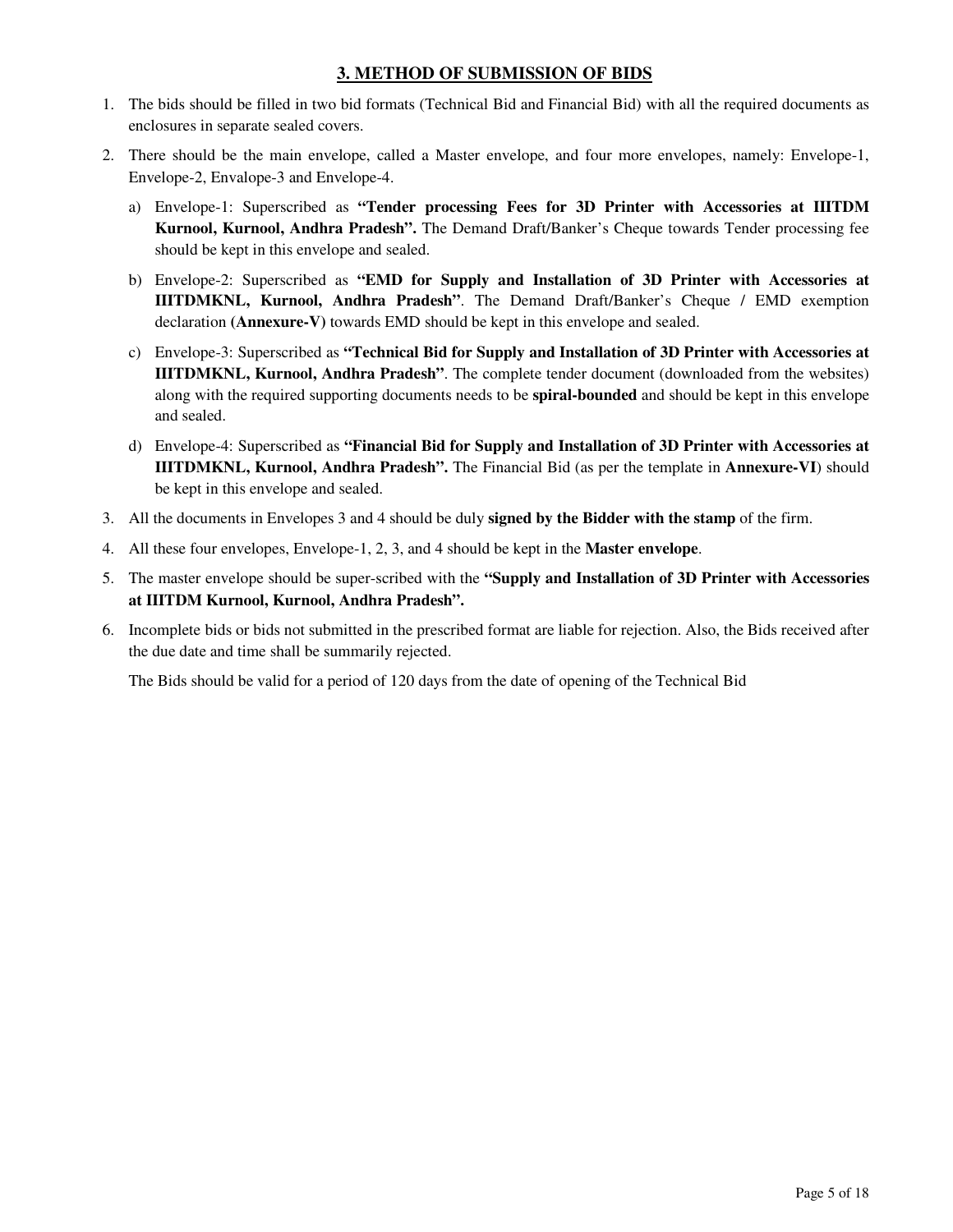## **4. ELIGIBILITY CRITERIA**

- 1. Bidder must be a firm/ Proprietor/ company that should be registered with appropriate authorities on or before 27-NOV-2018. (**self-attested copy**)
- 2. The bidder should have Service tax certificate on or before 01-April-2016 and GST certificate as on 27-Nov-2018. (**self-attested copy**)
- 3. Bidder must have a PAN Card (**self-attested copy**).
- 4. Bidder / OEM must have a Latest valid ISO certification (**self-attested copy**).
- 5. The bidder must provide authorization certificate from OEM (as per the template in **Annexure-III**)
- 6. The Bidder / OEM should have at least three years of experience in supplying "*3D Printer with Accessories***"** in Central Funded Institutions / National Laboratories / Reputed Private Educational Campus / Reputed Private Companies. Copies of purchase orders should be enclosed for this reference.
- 7. The Bidder / OEM must provide a certificate of satisfactory performance from the above-mentioned organizations to which they have recently supplied similar equipment. Contact details of the faculty/person-in-charge of the installed setup must also be provided.

Note: - Here for S.I no 6  $\&$  7, the decision of the Institute about experience matters will be final and no correspondence whatsoever will be entertained from bidders.

- 8. In the Last 3 years, the Bidder / OEM should have completed at least:
	- i. Five similar works, each of value not less than **Rs. 04 Lakhs** (OR)
	- ii. Three similar works each of value not less than **Rs. 08 Lakhs** (OR)
	- iii. One similar work of value not less than **Rs. 12 Lakhs**

Note: - Here for S.I no 7 & 8, Similar equipment means supply and installation of **Equipment Name**.

- 9. The Bidder / OEM should have an average Annual Financial Turnover of not less than **Rs. 20 Lakhs** during the last three financial years. The bidder should attach a copy of audited/ITCC Certificate for the last three financial years (**self-attested copy**).
- **10.** The Bidder and OEM should submit: Income tax returns of the Last Three financial years Audited financial statements. (**self-attested copy**)
- **11.** A declaration undertaking on the Letterhead of the Bidder/Agency that all the terms and conditions as given in the tender document are acceptable and the Agency has not been blacklisted by any of the organization at any point of time and no criminal case is pending against the said firm/agency (as per the template in **Annexure-IV**) should be given.
- 12. Each page of the tender document along with all other submitted documents must be duly signed by **authorized signatory** with Bidder's company seal and initial, otherwise, the document will be invalid. (power of attorney, if any, to be submitted)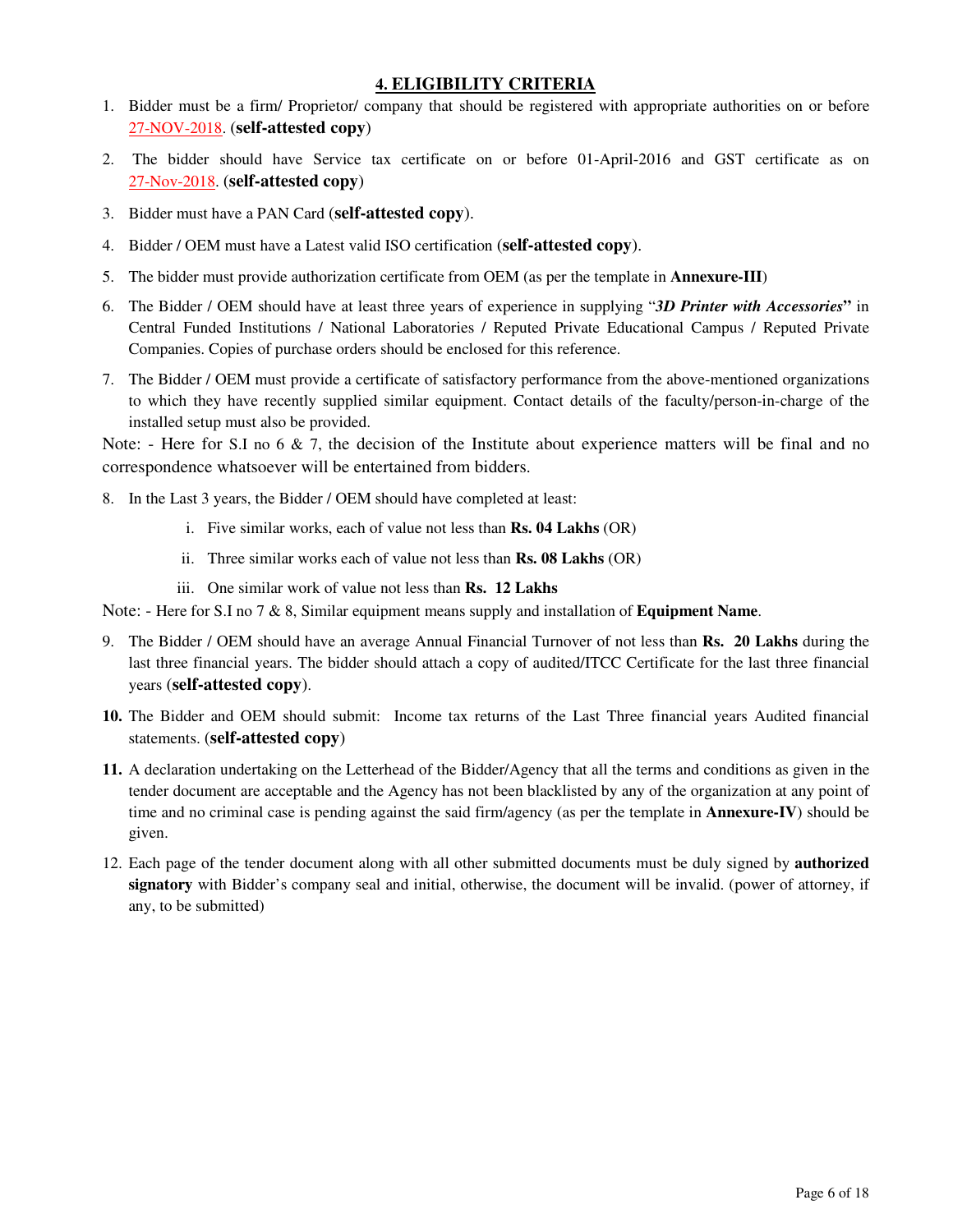## **5. EVALUATION PROCEDURE**

1. At the first stage, the Technical Bids will be opened as per the specified date and time in the presence of Bidders, who may like to be present in the Purchase section of the Institute.

#### **(In the wake of covid-19, only one person per company is allowed for Pre-Bid Meeting)**

- 2. A Committee duly constituted by the Competent Authority would evaluate the Technical bids submitted by the Bidders.
- 3. Prior to the detailed evaluation, the Institute will determine the substantial responsiveness of each bid to the tender document. A substantially responsive bid is one which conforms to all the terms and conditions of the bidding/tender document and is without any material defects and deviations. Deviations from, or objections or reservations to critical provisions such as those concerning qualification/eligibility criteria, availability of facilities and amenities as needed, availability of government/statutory approvals and clearances, ready and explicit willingness to accept and honour the terms and conditions of contract etc. will be deemed to be material deviations.
- 4. If a bid is not substantially responsive, it will be rejected by the Institute and may not subsequently be made responsive by the Bidder by correction of the non-conformity.
- 5. The Financial bids of those Bidders who are technically qualified in the Technical Evaluation only shall be opened, by giving prior intimation to the technically qualified bidder for date and time of Finance Bid opening.
- 6. The Financial Bids will be opened as per the specified date and time in the presence of Bidders, who may like to be present in the Purchase section of the Institute.

#### **(In the wake of covid-19, only one person per company is allowed for Pre-Bid Meeting)**

- 7. The Contract will be awarded to the L1 Bidder, i.e. the bidder who quotes least price among all the technically qualified bidders. The decision of the Director, IIITDM Kurnool, Kurnool, Andhra Pradesh, is final in this regard.
- 8. The Bidder should quote the Service charge in the financial bid in figures as well as in words.
- 9. Tenders with revised/modified rates/offer after the opening of the tenders shall be summarily rejected and the entire Earnest Money Deposit (EMD) submitted with the tender shall be forfeited.
- 10. The tender is not transferable under any circumstances.
- 11. Telegraphic, conditional or incomplete tenders shall not be accepted. Canvassing of any kind, direct or indirect, shall lead to disqualification of the Bidder.
- 12. Institute reserves the right to reject any or all the tenders at any stage or accept them in part or reject the lowest tender without assigning any reason thereof and the decision of the Institute in this respect shall be final.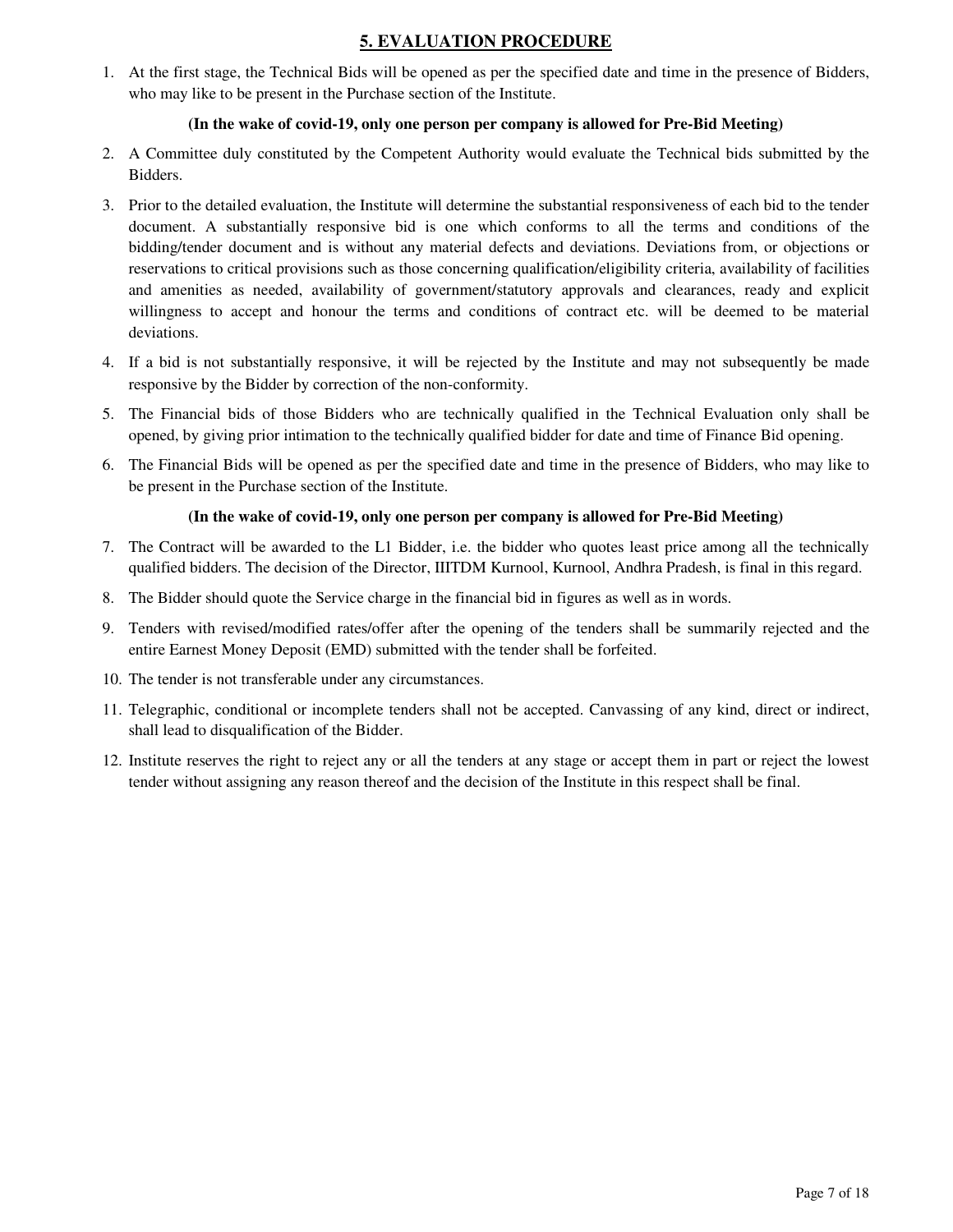## **6. DETAILED SCOPE OF WORK AND OTHER TERMS AND CONDITIONS**

#### **Delivery Period / Timelines**

The deliveries and installation must be completed **within 04 weeks** from the date of the purchase order. The time is the essence of the contract. It is mandatory for the bidders who respond to this bid to meet this condition.

#### **Liquidated damages**

The Institute reserves the right to impose 'LD clause' if the supplier fails to perform the contract within the specified period and can even terminate the contract on the whole or in parts thereof.

#### **Locations for the supply/services**

The bidders may note that the items covered by this document are required to be supplied and installed at:

**IIITDM Kurnool, Jagannathagattu, Dinnidevarapadu village, Kurnool, Kurnool District, Andhra Pradesh-518007.** 

#### **Installation**

- i) Bidder shall be responsible for installation as applicable and after-sales service during the warranty and thereafter.
- ii) Installation to be arranged by the supplier free of cost and the same is to be done within **15** of the arrival of the item at the site.

#### **Demonstration and Training**

Onsight hands-on training sessions for a **minimum of 01 day** or satisfactory at IIITDM Kurnool, by bidder's own expenses.

#### **Warranty / Support**

- i) The items supplied shall carry a minimum of **01 year** warranty from the date of acceptance of the item.
- ii) The defects, if any, during the guarantee/warranty period are to be rectified free of cost by arranging free replacement wherever necessary. This includes cost, insurance, freight, GST and other taxes, if any, and should be borne by the vendor.
- iii) The contractor should arrange for technical support during the warranty period within 24 Hours of lodging of the complaint.

#### **Inspection and tests**

The purchaser's right to inspect, test and, where necessary, reject the Goods after the Goods arrival at the Site shall in no way be limited or waived by the reason of the Goods having previously been inspected, tested and passed by the purchaser prior to the shipment of the good. The Inspection and test certificates shall accompany the goods/ invoice. The infrastructure facilities to install and operate the equipment shall be declared in the bidding documents.

#### **Sample:**

If insisted, samples shall be provided by the supplier at the entire cost and risk of the supplier.

#### **Defective material**

The defective material/samples from premises of IIITDM Kurnool will be lifted at the entire cost and risk of the firm and the defective material will be lying at their own risk and cost.

#### **Manual and drawings:**

The supplier shall supply operation and maintenance manuals together with drawings of the equipment to enable the institute to operate, maintain, adjust and repair all parts of the equipment as stated in the specifications.

#### **Indemnity**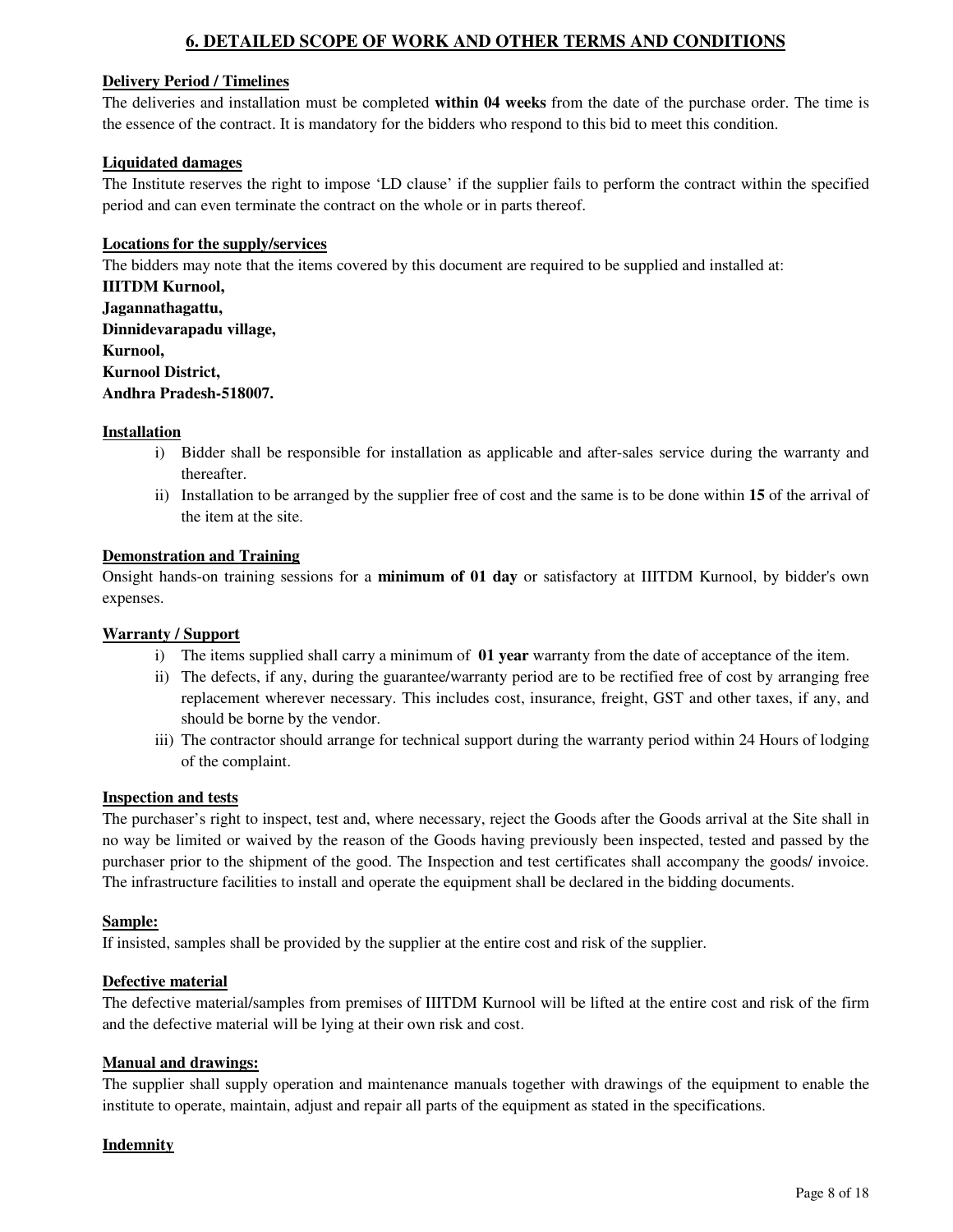The vendor shall indemnify, protect and save IIITDM Kurnool against all claims, losses, costs, damages, expenses, action suits and other proceedings, resulting from infringement of any law pertaining to patent, trademarks, copyrights etc., or such other statutory infringements in respect of all the items supplied by them.

#### **Freight and Insurance**

The items to be supplied will be insured by the vendor at his own cost against all risks of loss or damage from the date of shipment till such time it is delivered at IIITDM Kurnool, Kurnool District, and Andhra Pradesh.

#### **Bid Validity of both Technical and Financial Bids**

Both the technical and financial bids shall remain valid for a period of 120 days after the date of Bid opening prescribed in the Bidding Document. Any Bid valid for a shorter period shall be treated as unresponsive and rejected. In exceptional cases, the Bidders may be requested by the Institute to extend the validity of their Bids up to a specific period. The Bidders, who agree to extend the Bid validity, are to extend the same without any change or modification of their original Bid and also needs to extend the validity period of the Bid Security accordingly.

In case the day up to which the Bids are to remain valid falls on or subsequently declared a holiday or closed day for IIITDM Kurnool, the Bid validity shall automatically be extended up to the next working day.

#### **Payment**

100% payment after delivery, installation and acceptance by IIITDM Kurnool, on submission of Performance Guarantee for an equivalent value of 10% of PO value valid till warranty period plus a minimum of 2 months.

## The bidders may note that **other modes of payment like advance payment and payment against delivery are not considered**.

#### **Penalty for delayed services / LD**

- i) As time is the essence of the contract, the delivery period mentioned in the purchase order should be strictly adhered to. Otherwise, the LD clause will be applied/enforced.
- ii) If the supplier fails to supply, and fix the item as per specifications mentioned in the order within the due date, the supplier is liable to pay liquidated damages of 1% of the order value for the delay of every week or part thereof subject to a maximum of 10% beyond the due date. Such money will be deducted from any amount due or which may become due to the supplier.
- iii) IIITDM Kurnool reserves the right to cancel the order in case the delay is more than 04 weeks and the contractor is not eligible for any damage from the Institute and contractor will forfeit his claim for EMD.

#### **Purchaser's right to vary quantities at the time of the award**

IIITDM Kurnool reserves the right at the time of award of the contract to increase or decrease the quantity of items specified in the schedule of requirements without any change in price or other terms and conditions.

#### **Jurisdiction**

The disputes, legal matters, court matters, if any, shall be subject to Courts in the district of Kurnool Jurisdiction only.

#### **Force Majeure**

- a) IIITDM Kurnool may consider relaxing the penalty and delivery requirements, as specified in this document, if and to the extent that the delay, in performance or other failures to perform its obligations under the contract, is the result of a force majeure.
- b) If the due date of submission of tender/tender opening is declared a holiday for the Institute, the due date for submission of tender/tender will be extended to the same time on next working day.

#### **Arbitration**

All disputes of any kind arising out of supply, commissioning, acceptance, warranty maintenance etc., shall be referred by either party (IIITDM Kurnool or the bidder) after issuance of 30 days' notice in writing to the other party clearly mentioning the nature of the dispute and will be referred to the arbitrator to be nominated by The Registrar In-charge, IIITDM Kurnool. The venue for arbitration shall be Kurnool.

#### **Acceptance of the terms and conditions of tender document**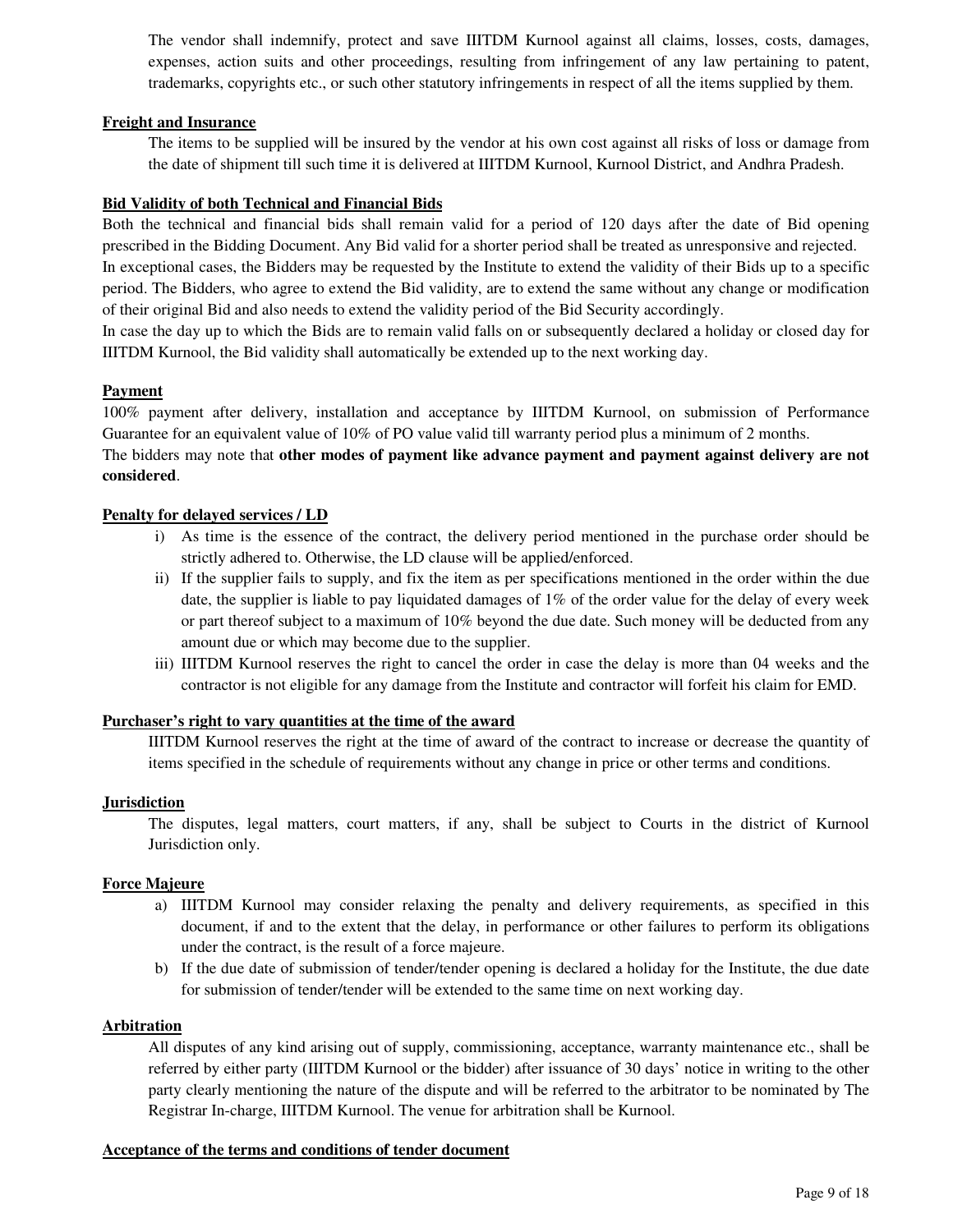The bidders have to accept all the terms and conditions of this tender document and it is made known that the bidders quoting for this tender had impliedly accepted the terms and conditions of this tender.

#### **Interpretation of the clauses in the Tender Document**

In case of any ambiguity/dispute in the interpretation of any of the clause in this tender document, interpretation of the Registrar I/c, IIITDM Kurnool shall be final and binding on all parties. The IIITDM Kurnool reserves the right to accept the offer in full or in parts or reject the offer summarily or partly without assigning any reasons.

**Registrar I/c**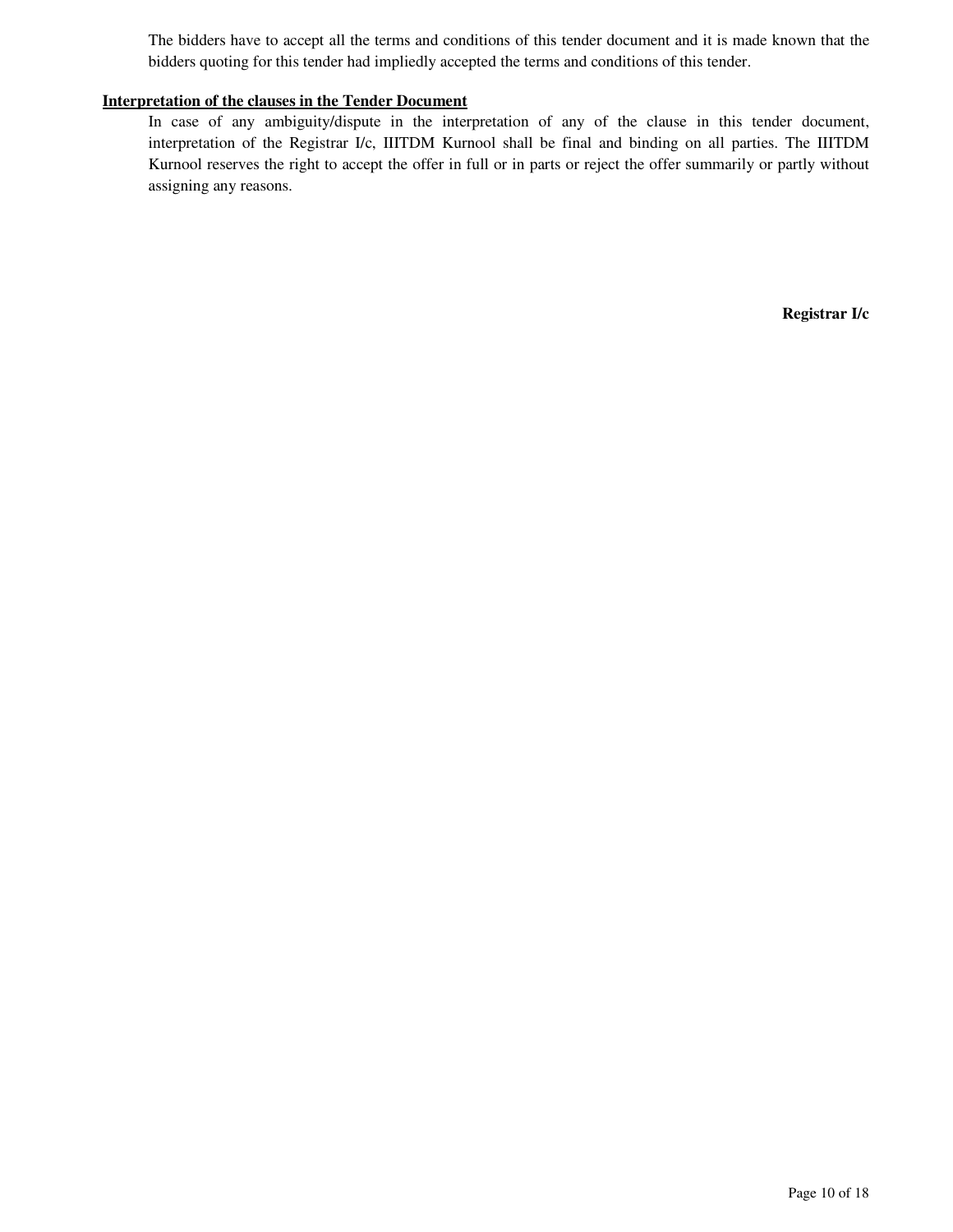#### **Annexure-I**

#### **TECHNICAL SPECIFICATIONS**

#### **Supply and Installation of 3D Printer with Accessories:**

#### **Product-A:**

#### **3D Printer Specifications**

#### **General Specifications**

- > Technology : MSLA
- $\triangleright$  Type : Resin
- Year : 2021
- $\triangleright$  Assembly : Fully assembled

#### **Printing Specifications**

- $\triangleright$  Build Volume : 127 x 80 x 150 mm
- Layer Height : 25 microns -100 microns
- $\triangleright$  XY Resolution : 49 microns (2560 x 1620 pixels)
- > Display type :Monochrome LCD with high-performance lens system
- $\triangleright$  LCD resolution : 5.96", 2560×1620p
- $\triangleright$  LCD lifespan / warranty: 2000 hours
- Printing Speed : 1.3-2.4s/layer (Layer exposure time)
- $\triangleright$  Bed-Levelling : Automatic
- > Third-Party Materials support: Yes
- Materials : 405 nm UV resin
- Frame dimensions :  $225 \times 237 \times 400$  mm
- Energy consumption while printing:  $\sim 100W$  ( $\pm 5W$ )

#### **Software Requirements**

- Slicer Software : Required / Yes
- Operating system : Windows / Mac OS X / Linux
- $\triangleright$  File types : .STL
- $\triangleright$  Connectivity : USB, WiFi, LAN

## **List of Features**

- $\triangleright$  Ouick-release platform maintains calibration. No need to recalibrate the printer when the platform with the print is removed.
- $\triangleright$  Assisted Wizard for quick and easy setup and calibration.
- $\triangleright$  Motorized tilting bed prevents layer shifts, stirs the resin, enables faster printing, improves reliability
- $\triangleright$  Resin tank with non-proprietary FEP films easy and cheap replacement, low running costs.
- $\triangleright$  Silent operation with Trinamic drivers (auto-homing function)
- $\triangleright$  Advanced LCD cooling system improves performance and extends the life of internal components
- $\triangleright$  Rear fan with a carbon filter to minimize odors around the printer.
- $\triangleright$  Safety features: resin level sensor, safety vat under the tilt mechanism to protect the internal parts against minor resin spills
- $\triangleright$  Free bottle of resin included.
- $\triangleright$  Fully-featured network interface: control your printer through your web browser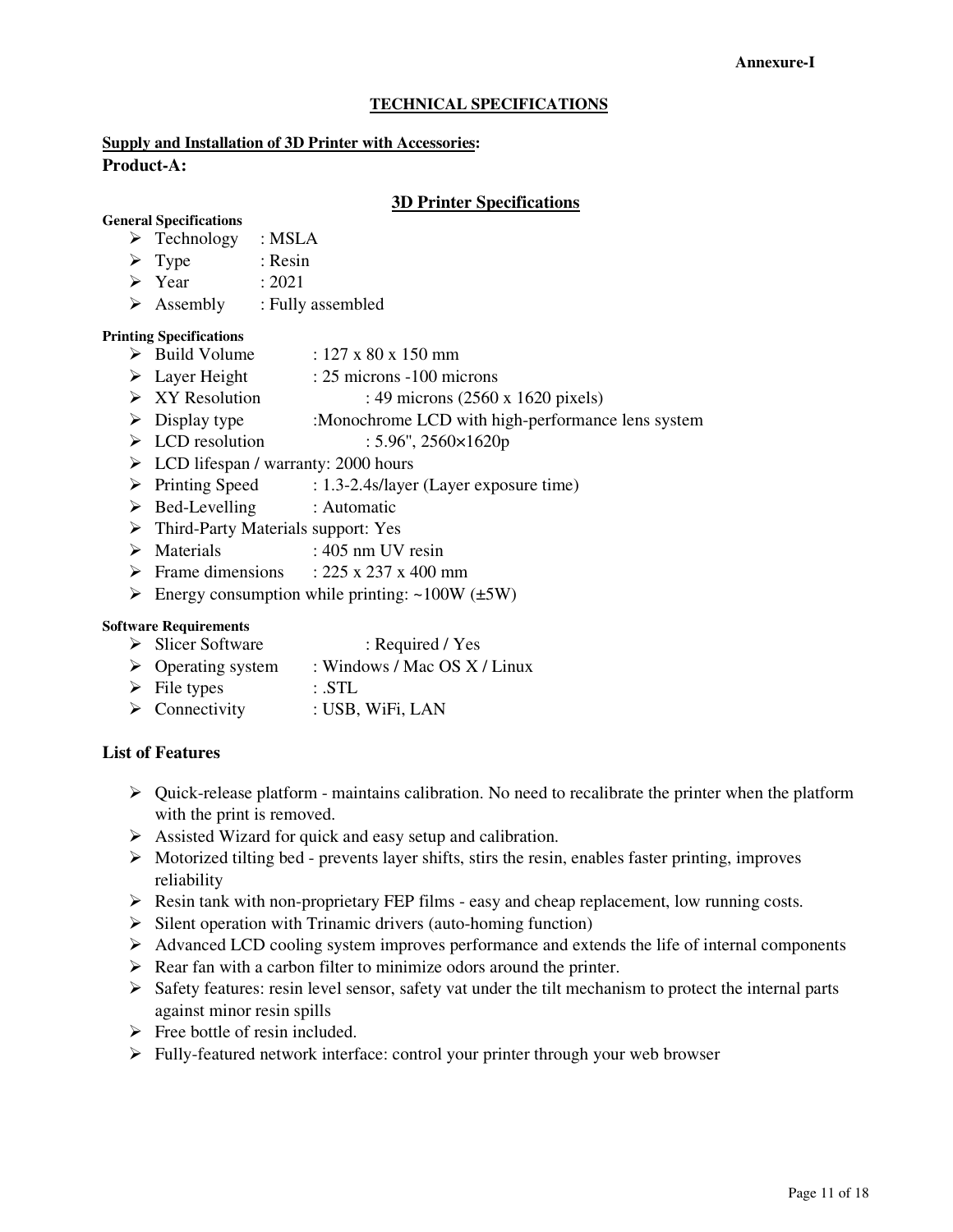## **Product-B**

#### **Curing and Washing Machine Technical Specifications**

#### **General Specifications**

- $\triangleright$  Technology: Curing, Heating, and Washing (All in 1)
- $\triangleright$  Type: Fully Automatic
- Year: 2021
- $\triangleright$  Assembly: Fully assembled
- $\triangleright$  CW1S Dimensions: 21.8 cm x 34.5 cm x 23.2cm (D x H x W)
- UV LED Wavelength: 405 nm
- Max Power of UV LED: 52.8 W
- Power Supply: Input 100-240 VAC,  $50/60$  Hz, 2.0A.
	- : Output: 24V, 6.67A, 160W
- Average Power Consumption: 130 W
- $\triangleright$  Max. working temperature range: 16 °C 38 °C, indoor use only.
- $\triangleright$  Working Humidity: 85% of less.

#### **List of Features**

- $\triangleright$  Resin preheat feature.
- $\triangleright$  Washing using a magnet-driven propeller to create a vortex.
- $\triangleright$  Automatic drying after washing is complete.

#### **Product-C**

#### **Bio-Compatible Dental Resin Technical Specifications**

- $\triangleright$  Shades : Bleach, B1, A1, A2, A3
- $\triangleright$  Wavelength : 385-450
- Odour : Low
- $\triangleright$  Compressive strength :  $> 200$ Mpa
- > Flexural Strength : >120Mpa
- Accurate 3D Accuprint C&B (Pro) resin is a biocompatible strong resin for long-term prosthesis.
- $\triangleright$  Biocompatible Tooth colour Resin for long-term prostheses.
- $\triangleright$  Exceptionally high aesthetic results after polishing.

**Warranty Details:** Minimum of One year from the date of Installation against the manufacturing defects.

Documents having Corrections and Alterations shall not be accepted.

All the information furnished above should be supported by documentary evidence.

I / we accept all the terms and conditions of the tender notice.

Place: ……………………………..

Date: …………………………..…. Signature of the Tenderer with Seal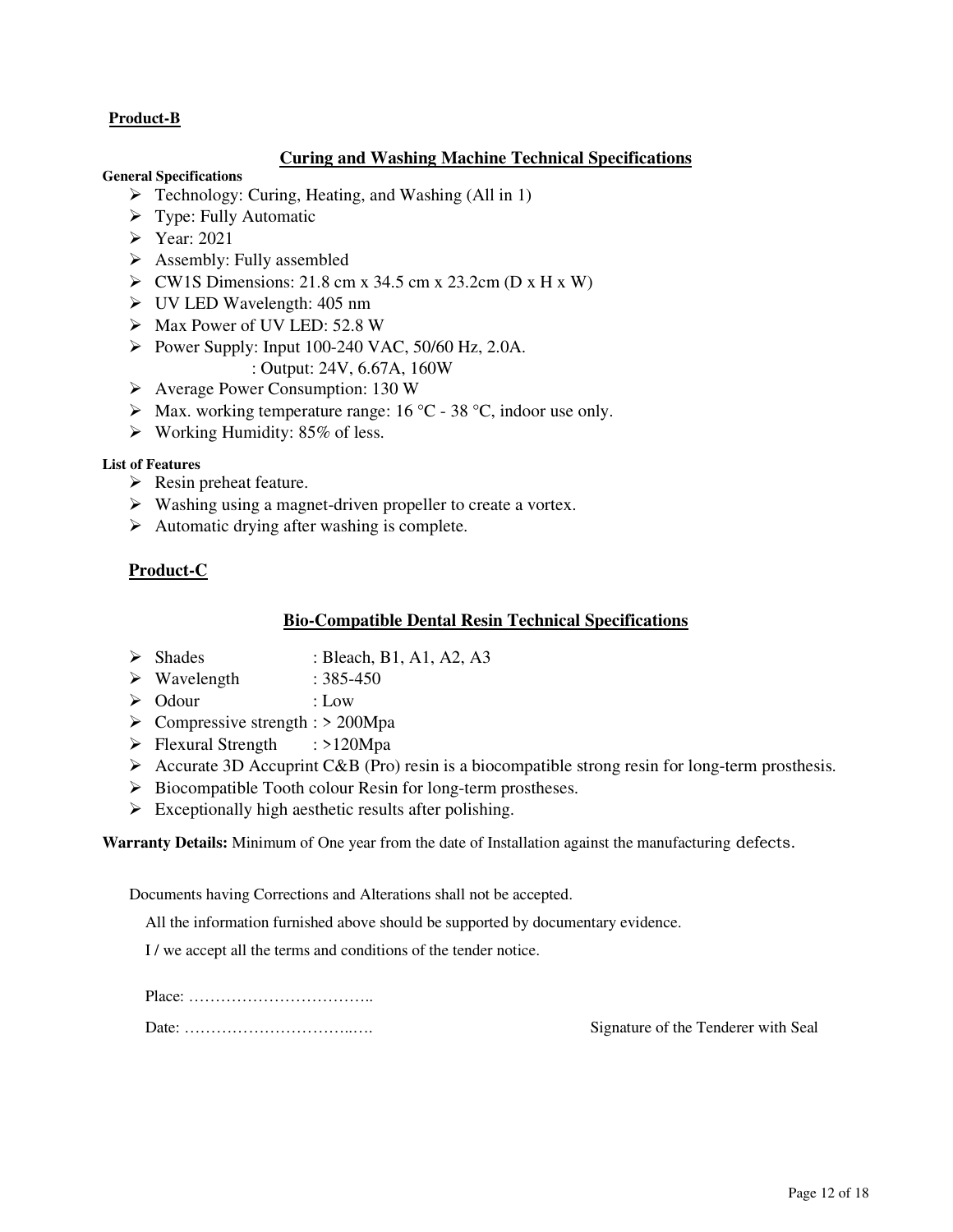#### **Annexure-II**

#### **TECHNICAL BID (checklist)**

(The Bidder may use the checklist below, to ensure that the tender submitted is complete in all respects)

| SI.<br>N <sub>0</sub> | <b>Particulars</b>                                                                  | Yes | No | <b>Document</b><br>Page No |
|-----------------------|-------------------------------------------------------------------------------------|-----|----|----------------------------|
| $\mathbf{1}$          | Self-attested copy of original tender document downloaded from                      |     |    |                            |
|                       | Central<br>Public<br>Procurement<br>either<br>(CPP)<br>Portal                       |     |    |                            |
|                       | http://eprocure.gov.in/eprocure/app<br>website<br>the<br>Institute<br><sub>or</sub> |     |    |                            |
|                       | www.iiitk.ac.in (self-attested copy)                                                |     |    |                            |
| $\overline{2}$        | Self-attested copy of Technical Specifications (Annexure-I)                         |     |    |                            |
| $\overline{3}$        | Firm registration Certificate copy (Self-attested copy)                             |     |    |                            |
| $\overline{4}$        | Service Tax certificate copy (Self-attested copy)                                   |     |    |                            |
| 5                     | GST registration copy (Self-attested copy)                                          |     |    |                            |
| 6                     | PAN card copy (Self-attested copy)                                                  |     |    |                            |
| $\overline{7}$        | Latest Valid ISO Certification copy (Self-attested copy)                            |     |    |                            |
| 8                     | OEM Authorization certificate (Annexure-III)                                        |     |    |                            |
| $\overline{9}$        | Self-attested copies of relevant work/purchase order(s)                             |     |    |                            |
| 10                    | Self-attested copies of relevant work completion certificate(s)                     |     |    |                            |
| 11                    | Self-attested copies of satisfactory performance certificate(s)                     |     |    |                            |
| 12                    | Copies of last 3 years' Income Tax Saral form/Returns. (Self-                       |     |    |                            |
|                       | attested copy)                                                                      |     |    |                            |
| 13                    | Copies of last 3 years' audited financial statements issued from                    |     |    |                            |
|                       | Charted Accountant on his/her letterhead. (Self-attested copy)                      |     |    |                            |
| 14                    | Declaration in the format given by the Institute (Annexure-IV)                      |     |    |                            |
| 15                    | Power of attorney, if any, to be submitted (Self-attested copy)                     |     |    |                            |
| 16                    | Tender processing fee cover                                                         |     |    | Envelop-I                  |
| 17                    | EMD cover (Demand Draft/Banker's Cheque / EMD exemption                             |     |    | Envelop-II                 |
|                       | declaration as per Annexure-V)                                                      |     |    |                            |
| 18                    | Financial bid cover (as per Annexure-VI)                                            |     |    | <b>Envelop-IV</b>          |

Note:

- All the pages of the original bid document along with other hard copies should be **serially numbered,** and **document page numbers should be filled** in the above table.
- Bidders need to submit **self-attested** hard copies with relevant documents.

**Name and Signature of the Bidder with stamp**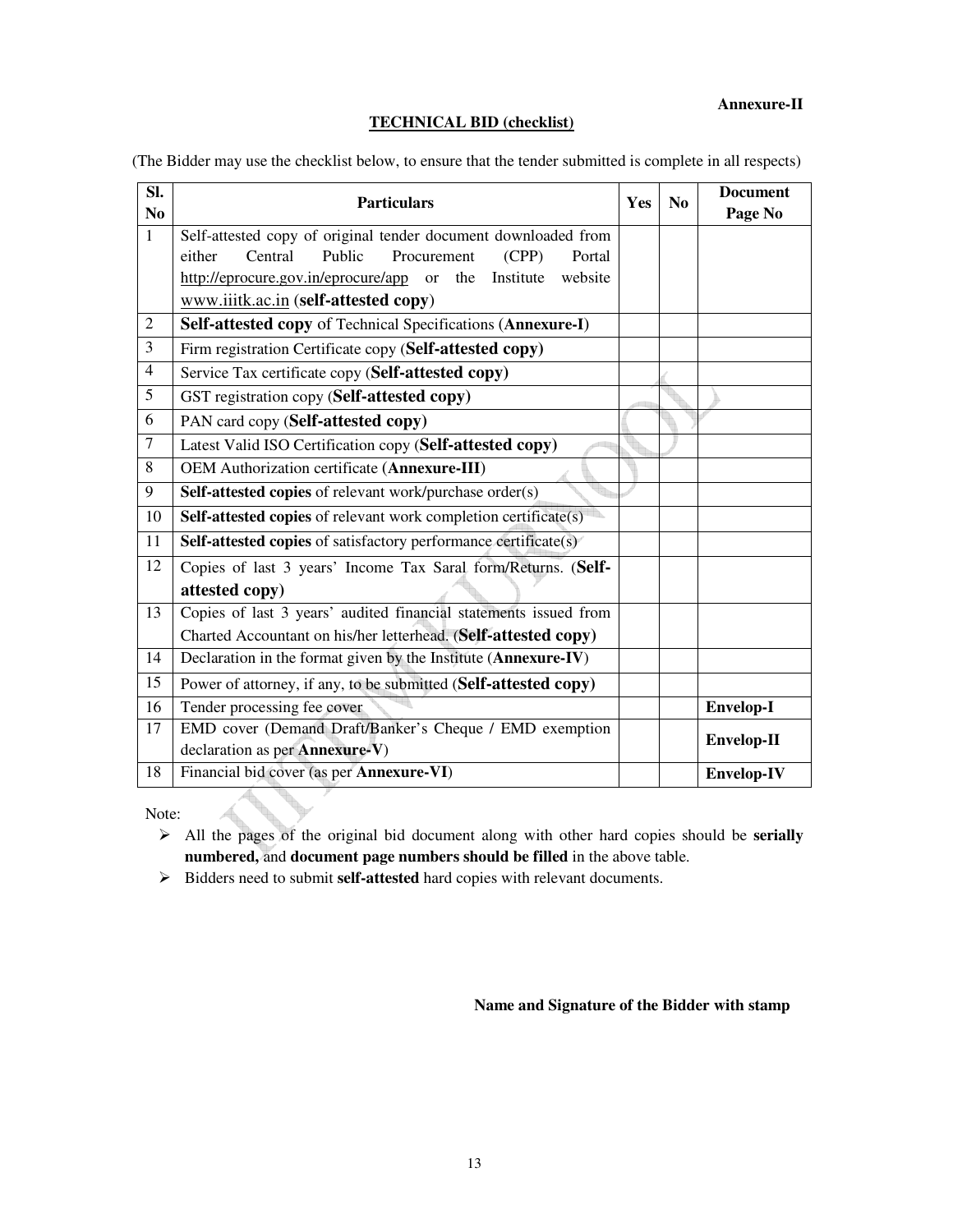**Annexure-III** 

#### **MANUFACTURER'S AUTHORIZATION FORM [MAF]**

| To                                                                                                  |  |
|-----------------------------------------------------------------------------------------------------|--|
| Registrar In-charge                                                                                 |  |
| <b>IIITDM KURNOOL</b>                                                                               |  |
| Jagannathagattu, Dinnidevarapadu                                                                    |  |
| Andhra Pradesh -518007                                                                              |  |
| Bid Ref. No: IIITDMKNL/2022-23/LT/Mech/3D Printer with Accessories /02<br>Date: 19/05/2022          |  |
|                                                                                                     |  |
|                                                                                                     |  |
| (Name and description of the goods offered in the Bid) having factories/offices at                  |  |
|                                                                                                     |  |
|                                                                                                     |  |
| (name and address of the agent) to submit a Bid, against your requirement as contained in the above |  |
| referred Bidding Documents for the above goods manufactured/ distributed by us.                     |  |
|                                                                                                     |  |
| We further confirm that no supplier or firm or individual other than M/s. (name and address of the  |  |
| above agent) is authorized to submit a Bid, against your requirement as contained in the above-     |  |
| referred Bidding Documents for the above goods manufactured by us.                                  |  |
|                                                                                                     |  |

We also hereby extend our full warranty of **we also hereby extend our full warranty of from acceptance of goods by Purchaser** as per Clause 8 of General Terms & Conditions. We further confirm that we shall continue to supply spare parts, software up-gradation for 03 years after guarantee/warranty.

Yours faithfully,

[Signature with date, name and designation] For and on behalf of M/s. [Name & address of the manufacturers].

Note: **This letter of authorization should be on the letterhead of the manufacturing firm and should be signed by a person competent and having the power of attorney to legally bind the manufacturer.**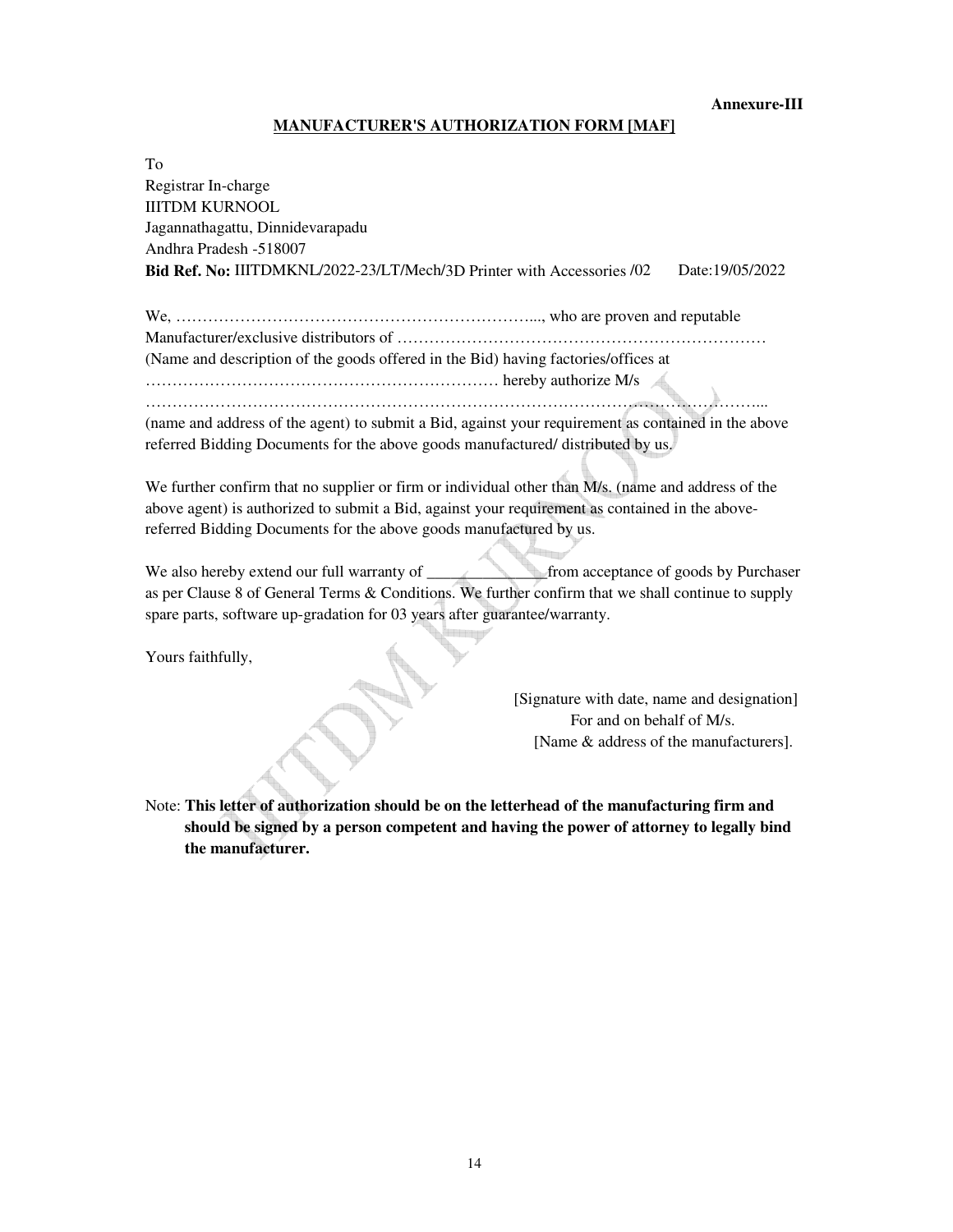#### **Annexure-IV**

#### **DECLARATION**

#### **(To be provided on the letterhead of the Bidder and submit along with Technical bid)**

To:

The Registrar In-charge. IIITDM Kurnool. Jagannathagattu, Dinnidevarapadu, Andhra Pradesh -518007.

#### **Bid Ref. No:** IIITDMKNL/2022-23/LT/Mech/3D Printer with Accessories /02 Date:19/05/2022

I/We, the undersigned, declare that:

- 1. I / We do hereby certify that our firm is not blacklisted and no enquiries  $\ell$  cases are pending against us by Govt. of India / Govt. of Andhra Pradesh or by any State Board Universities, since inception of the firm / company.
- 2. All the terms and conditions given in the tender document with reference to above**,** are acceptable to us.
- 3. I/We also certify that the information mentioned in the submitted documents is true and complete in any every respect and explicitly agree that in the case at a later date it is found out by the Institute (IIITDM Kurnool) that any details provided herein by us are incomplete/incorrect, any contract given to us may be summarily terminated forthwith, our firm may be blacklisted, and that the Institute may also initiate any other legal/penal proceedings, as deemed fit by it.

Date: Place:

> Signature: Authorized Signatory Name: Designation: Company: Contact No: **Company Seal**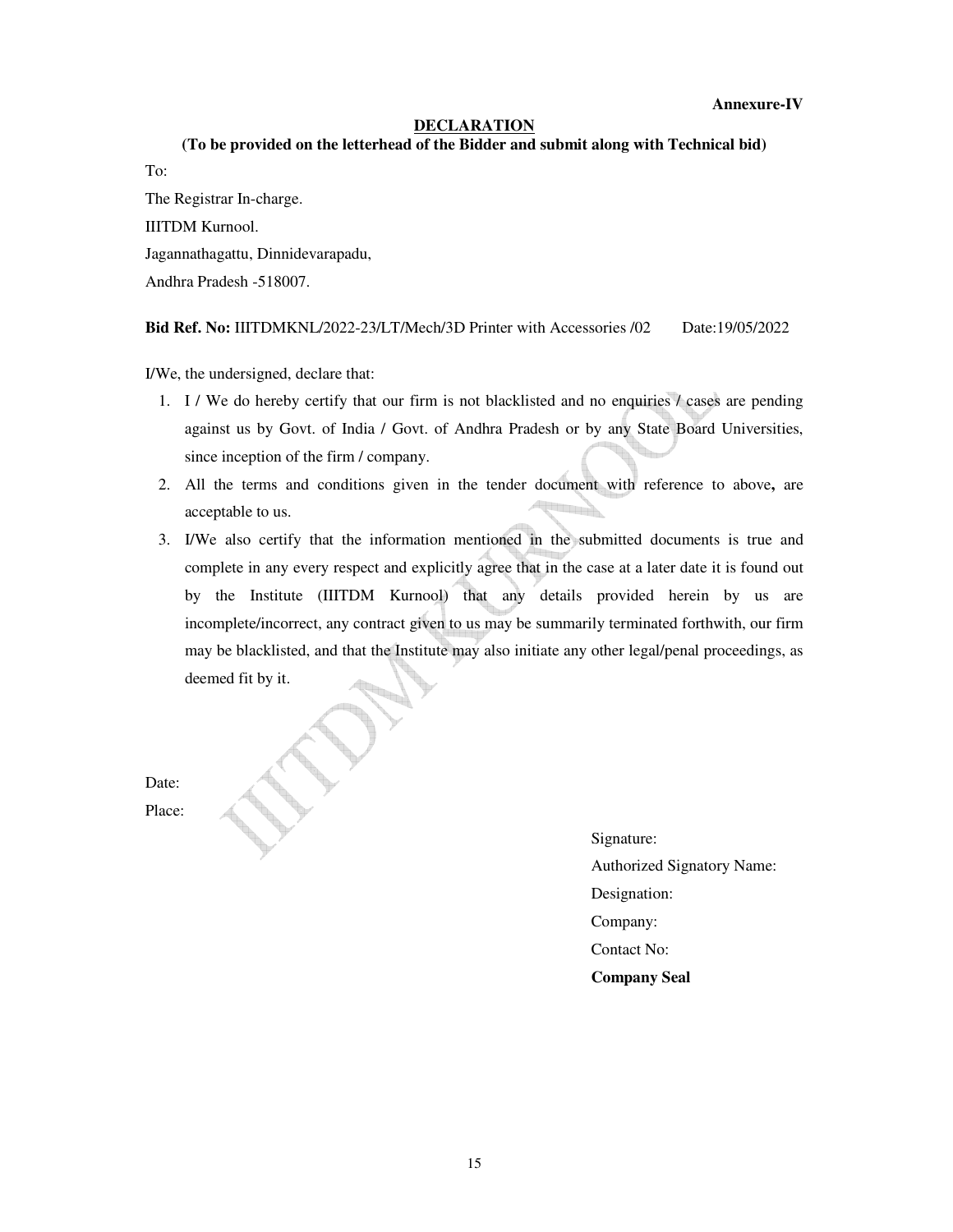#### **DECLARATION FOR EXEMPTION OF EMD**

 **(To be provided on the letterhead of the Bidder and submit along with Technical bid)** To

The Registrar In-charge. IIITDM Kurnool. Jagannathagattu, Dinnidevarapadu, Andhra Pradesh -518007.

**Bid Ref. No:** IIITDMKNL/2022-23/LT/Mech/3D Printer with Accessories /02 Date:19/05/2022

I/We, the undersigned, declare that I/We are registered with MSME/NSIC and hence may be exempted, in view of submission of **Bid Securing Declaration**, from payment of EMD.

1. I/We accept that:

I/we will be automatically disqualified from bidding for any contract with any procuring entity for a period of five (5) years upon receipt of your Blacklisting Order and pay 5% on work order value / purchase order as a fine on the Use of Bid Securing Declaration if I/we have committed any of the following actions:

- i. Withdrawn or Modify my/our Bid during the period of bid validity required in the Bidding Documents; or
- ii. Fail or refuse to accept the award and enter into contract or perform any and all acts necessary to the execution of the Contract, in accordance with the Bidding Documents after having been notified of your acceptance of our Bid during the period of bid validity; or
- iii. Fail or refuse to submit a performance security before the deadline defined in the Bidding Documents.

Date: Place:

> Signature: Authorized Signatory Name: Designation: Company: Contact No: **Company Seal**

**Enclosure: Copy of MSME / NSIC registration certificate.**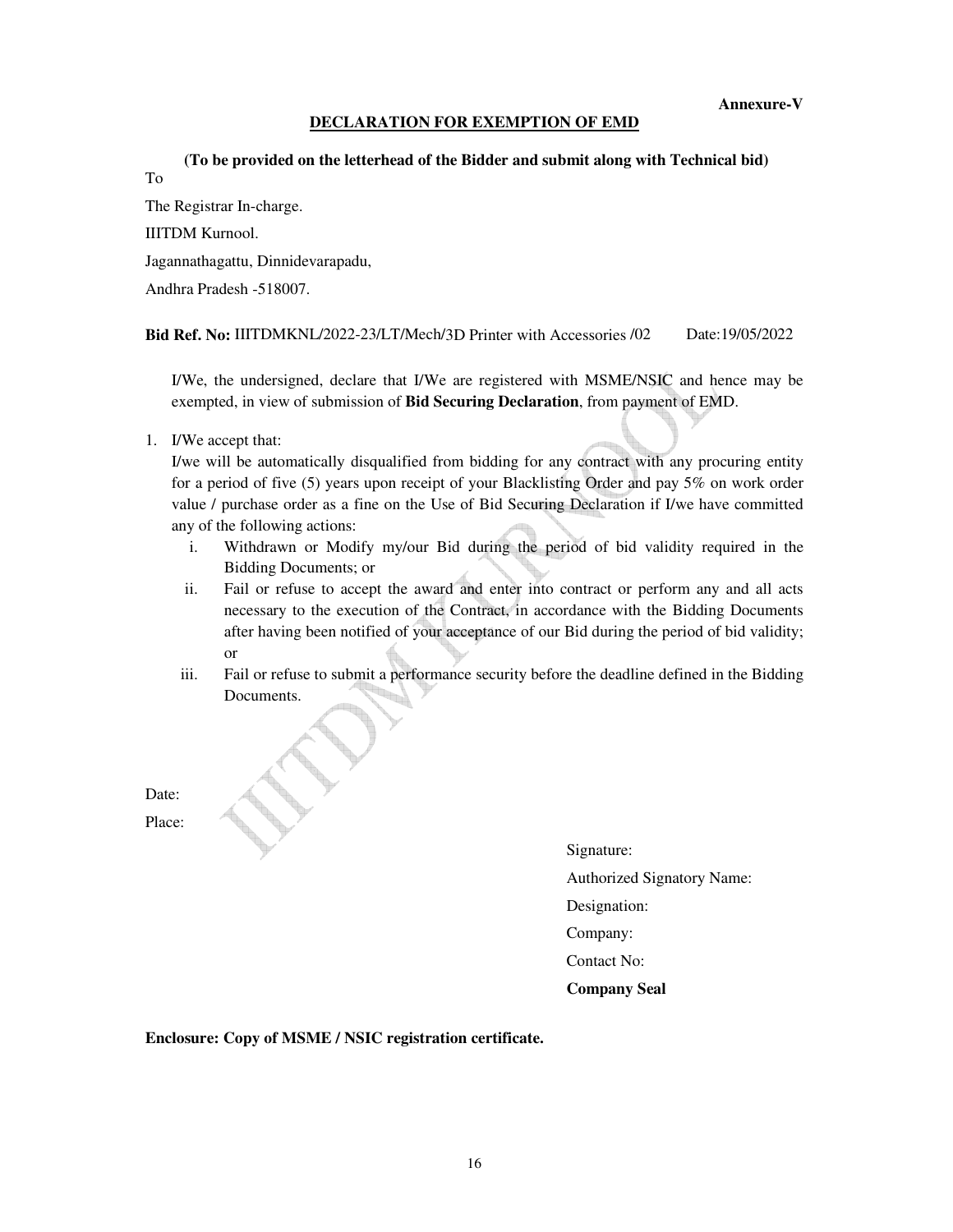#### **Annexure-VI**

#### **FINANCIAL BID**

#### **(To be provided on the letterhead of the Firm)**

#### Bid Ref. No: IIITDMKNL/2022-23/LT/Mech/3D Printer With Accessories/02 Date: 19/05/2022

## **"Supply and Installation of 3D Printer with Accessories at IIITDM Kurnool, Kurnool, Andhra Pradesh."**

| SI.                                                                                   |                             | <b>Ouantity</b>  | Rate per unit in | <b>Total Amount</b> |  |  |
|---------------------------------------------------------------------------------------|-----------------------------|------------------|------------------|---------------------|--|--|
| No.                                                                                   | Description of item (s)     | required         | Rs.              | in Rs.              |  |  |
| 1                                                                                     | 3D Printer                  | $01$ No          |                  |                     |  |  |
| 2                                                                                     | Curing and Washing Machine, | 01N <sub>0</sub> |                  |                     |  |  |
| 3                                                                                     | Bio compatible resin        | 500ml            |                  |                     |  |  |
| Freight / F.O.R / transport / delivery $\&$ all other charges (In Rs.), If applicable |                             |                  |                  |                     |  |  |
| Discount for educational institutions if any @<br>$\%$                                |                             |                  |                  |                     |  |  |
| Offered Price (In Rs.)                                                                |                             |                  |                  |                     |  |  |
| $GST$ @<br>$\%$                                                                       |                             |                  |                  |                     |  |  |
|                                                                                       | <b>GRAND TOTAL</b>          |                  |                  |                     |  |  |
| In words:                                                                             |                             |                  |                  |                     |  |  |

#### **COMMERCIAL TERMS:**

- 1.We hereby undertake that no extra charges on any account will be claimed except as mentioned above.
- 2.We hereby undertake to strictly abide by the Commercial and other terms laid down in the Tender.

### [AUTHORIZED SIGNATORY] NAME IN BLOCK LETTERS SEAL OF THE TENDERER

**Note:** All applicable taxes will be deducted on basic value at the time of payment.